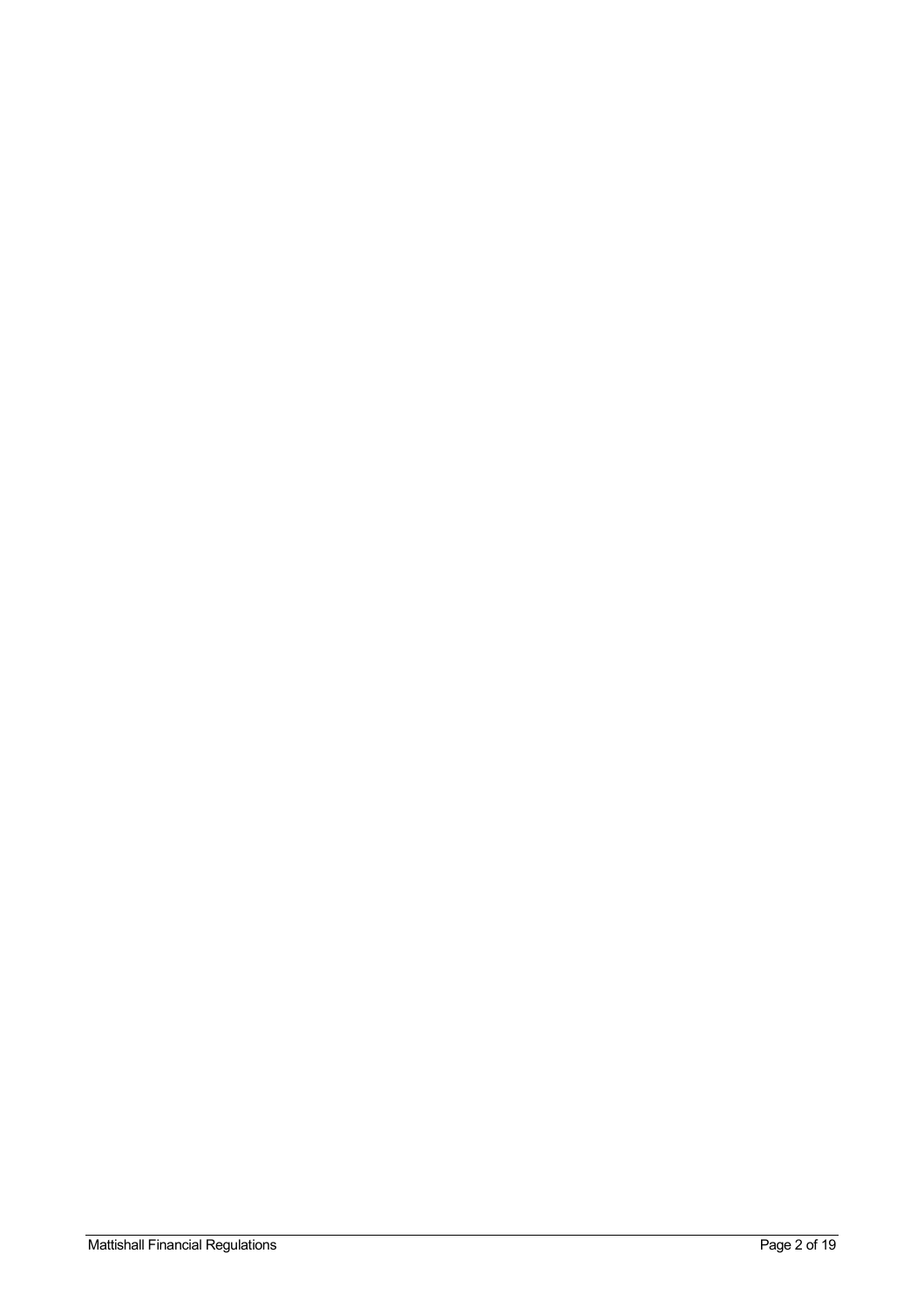## **1. GENERAL**

- 1.1. These financial regulations govern the conduct of financial management by the council and may only be amended or varied by resolution of the council. Financial regulations are one of the council's three governing policy documents providing procedural guidance for members and officers. Financial regulations must be observed in conjunction with the council's standing orders<sup>1</sup> and any individual financial regulations relating to contracts.
- 1.2. The council is responsible in law for ensuring that its financial management is adequate and effective and that the council has a sound system of internal control which facilitates the effective exercise of the council's functions, including arrangements for the management of risk.
- 1.3. The council's accounting control systems must include measures:
	- for the timely production of accounts;
	- that provide for the safe and efficient safeguarding of public money:
	- to prevent and detect inaccuracy and fraud; and
	- identifying the duties of officers.
- 1.4. These financial regulations demonstrate how the council meets these responsibilities and requirements.
- 1.5. At least once a year, prior to approving the Annual Governance Statement, the council must review the effectiveness of its system of internal control which shall be in accordance with proper practices.
- 1.6. Deliberate or wilful breach of these Regulations by an employee may give rise to disciplinary proceedings.
- 1.7. Members of Council are expected to follow the instructions within these Regulations and not to entice employees to breach them. Failure to follow instructions within these Regulations brings the office of councillor into disrepute.
- 1.8. The Responsible Financial Officer (RFO) holds a statutory office to be appointed by the council. The Clerk has been appointed as RFO for this council and these regulations will apply accordingly.
- 1.9. The RFO:
	- acts under the policy direction of the council;
	- administers the council's financial affairs in accordance with all Acts, Regulations and proper practices;

 <sup>1</sup> Model standing orders for councils are available in Local Councils Explained © 2013 National Association of Local Councils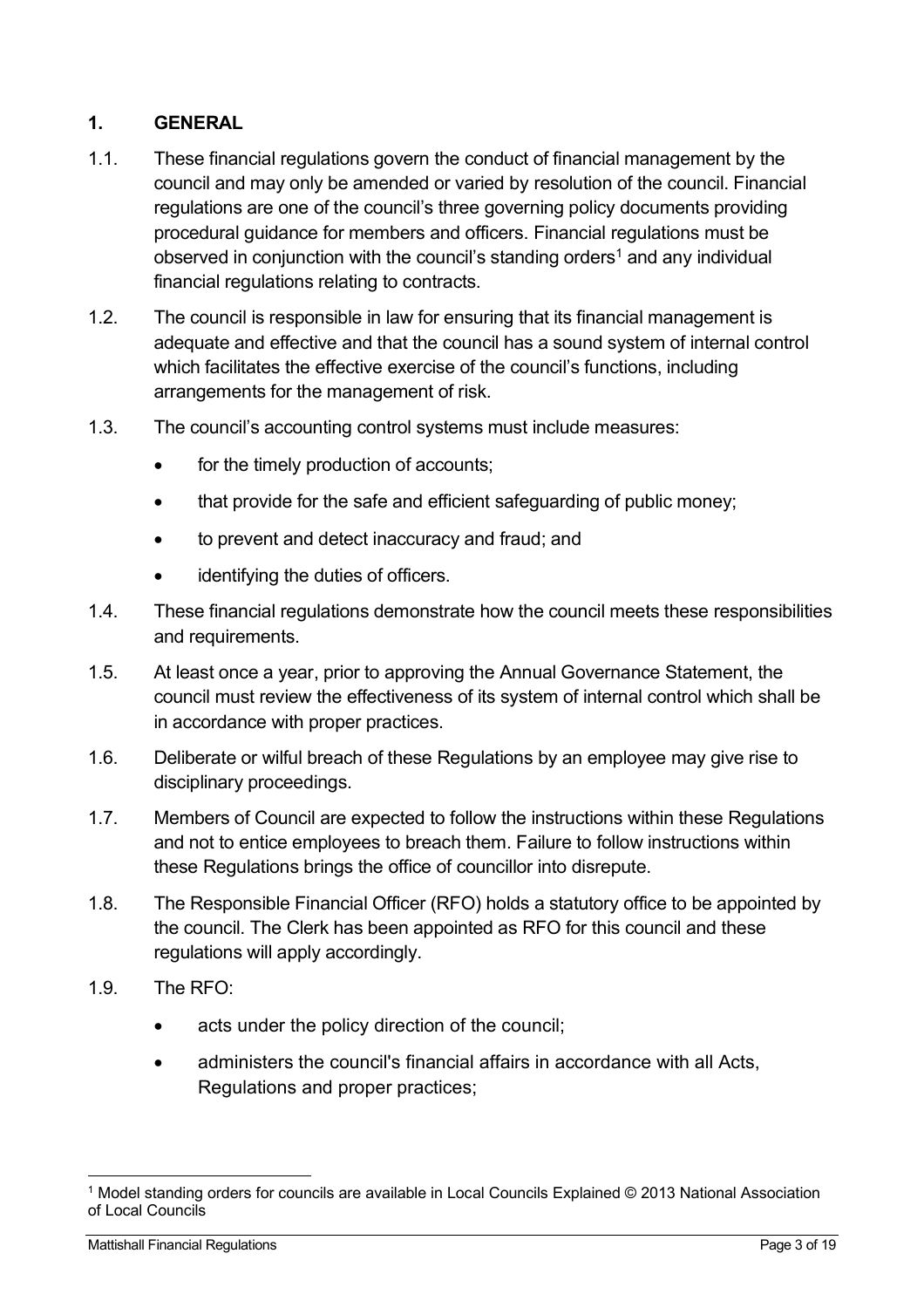- determines on behalf of the council its accounting records and accounting control systems;
- ensures the accounting control systems are observed;
- maintains the accounting records of the council up to date in accordance with proper practices;
- assists the council to secure economy, efficiency and effectiveness in the use of its resources; and
- produces financial management information as required by the council.
- 1.10. The accounting records determined by the RFO shall be sufficient to show and explain the council's transactions and to enable the RFO to ensure that any income and expenditure account and statement of balances, or record of receipts and payments and additional information, as the case may be, or management information prepared for the council from time to time comply with the Accounts and Audit Regulations.
- 1.11. The accounting records determined by the RFO shall in particular contain:
	- entries from day to day of all sums of money received and expended by the council and the matters to which the income and expenditure or receipts and payments account relate;
	- a record of the assets and liabilities of the council; and
	- wherever relevant, a record of the council's income and expenditure in relation to claims made, or to be made, for any contribution, grant or subsidy.
- 1.12. The accounting control systems determined by the RFO shall include:
	- procedures to ensure that the financial transactions of the council are recorded as soon as reasonably practicable and as accurately and reasonably as possible;
	- procedures to enable the prevention and detection of inaccuracies and fraud and the ability to reconstruct any lost records;
	- identification of the duties of officers dealing with financial transactions and division of responsibilities of those officers in relation to significant transactions;
	- procedures to ensure that uncollectable amounts, including any bad debts are not submitted to the council for approval to be written off except with the approval of the RFO and that the approvals are shown in the accounting records; and
	- measures to ensure that risk is properly managed.
- 1.13. The council is not empowered by these Regulations or otherwise to delegate certain specified decisions. In particular any decision regarding: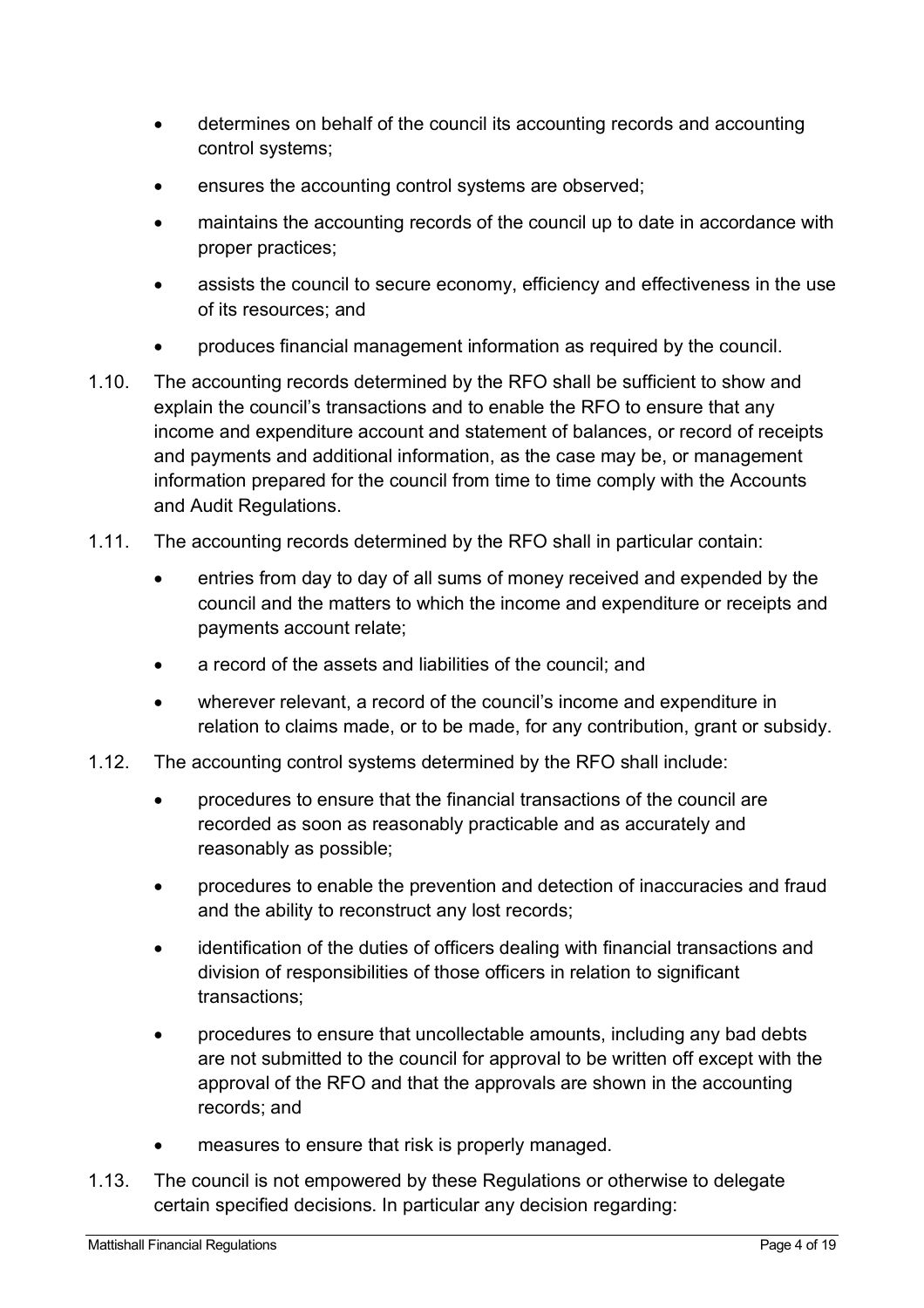- setting the final budget or the precept (council tax requirement);
- approving accounting statements;
- approving an annual governance statement;
- borrowing:
- writing off bad debts:
- declaring eligibility for the General Power of Competence; and
- addressing recommendations in any report from the internal or external auditors,

shall be a matter for the full council only.

- 1.14. In addition, the council must:
	- determine and keep under regular review the bank mandate for all council bank accounts;
	- approve any grant or a single commitment in excess of £5,000; and
	- in respect of the annual salary for any employee have regard to recommendations about annual salaries of employees made by the relevant committee in accordance with its terms of reference.
- 1.15. In these financial regulations, references to the Accounts and Audit Regulations or 'the regulations' shall mean the regulations issued under the provisions of section 27 of the Audit Commission Act 1998, or any superseding legislation, and then in force unless otherwise specified.

In these financial regulations the term 'proper practice' or 'proper practices' shall refer to guidance issued in *Governance and Accountability for Local Councils - a Practitioners' Guide (England)* issued by the Joint Practitioners Advisory Group (JPAG), available from the websites of NALC and the Society for Local Council Clerks (SLCC).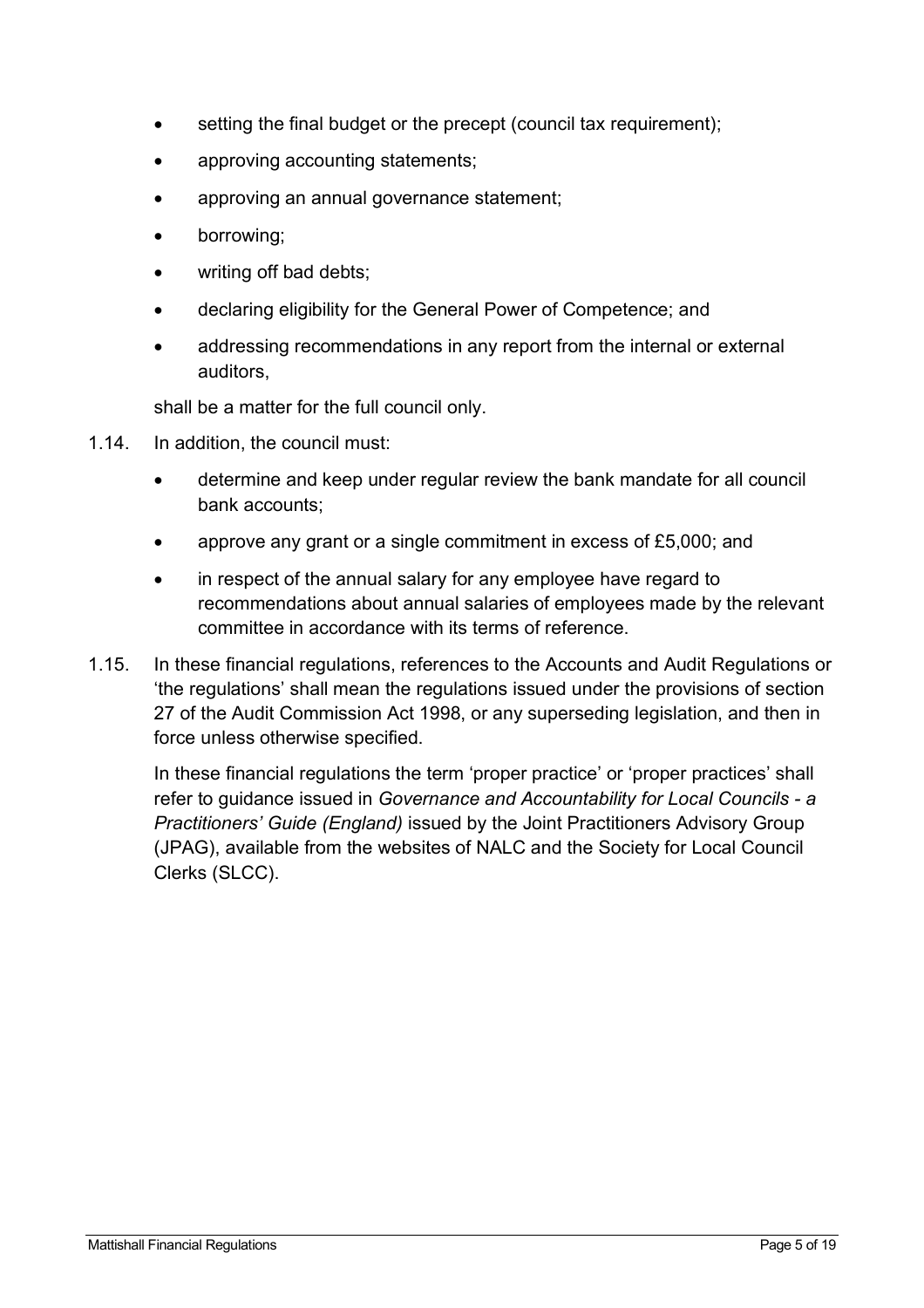## **2. ACCOUNTING AND AUDIT (INTERNAL AND EXTERNAL)**

- 2.1. All accounting procedures and financial records of the council shall be determined by the RFO in accordance with the Accounts and Audit Regulations, appropriate guidance and proper practices.
- 2.2. On a regular basis, at least once in each quarter, and at each financial year end, a member other than the Chairman shall be appointed Internal Audit Control Officer to undertake checks on the council's finances produced by the RFO. This activity shall on conclusion be reported, including any exceptions, to and noted by the council.
- 2.3. The RFO shall complete the annual statement of accounts, annual report, and any related documents of the council contained in the Annual Return (as specified in proper practices) as soon as practicable after the end of the financial year and having certified the accounts shall submit them and report thereon to the council within the timescales set by the Accounts and Audit Regulations.
- 2.4. The council shall ensure that there is an adequate and effective system of internal audit of its accounting records, and of its system of internal control in accordance with proper practices. Any officer or member of the council shall make available such documents and records as appear to the council to be necessary for the purpose of the audit and shall, as directed by the council, supply the RFO, internal auditor, or external auditor with such information and explanation as the council considers necessary for that purpose.
- 2.5. The internal auditor shall be appointed by and shall carry out the work in relation to internal controls required by the council in accordance with proper practices.
- 2.6. The internal auditor shall:
	- be competent and independent of the financial operations of the council;
	- report to council in writing, or in person, on a regular basis with a minimum of one annual written report during each financial year;
	- to demonstrate competence, objectivity and independence, be free from any actual or perceived conflicts of interest, including those arising from family relationships; and
	- have no involvement in the financial decision making, management or control of the council.
- 2.7. Internal or external auditors may not under any circumstances:
	- perform any operational duties for the council;
	- initiate or approve accounting transactions; or
	- direct the activities of any council employee, except to the extent that such employees have been appropriately assigned to assist the internal auditor.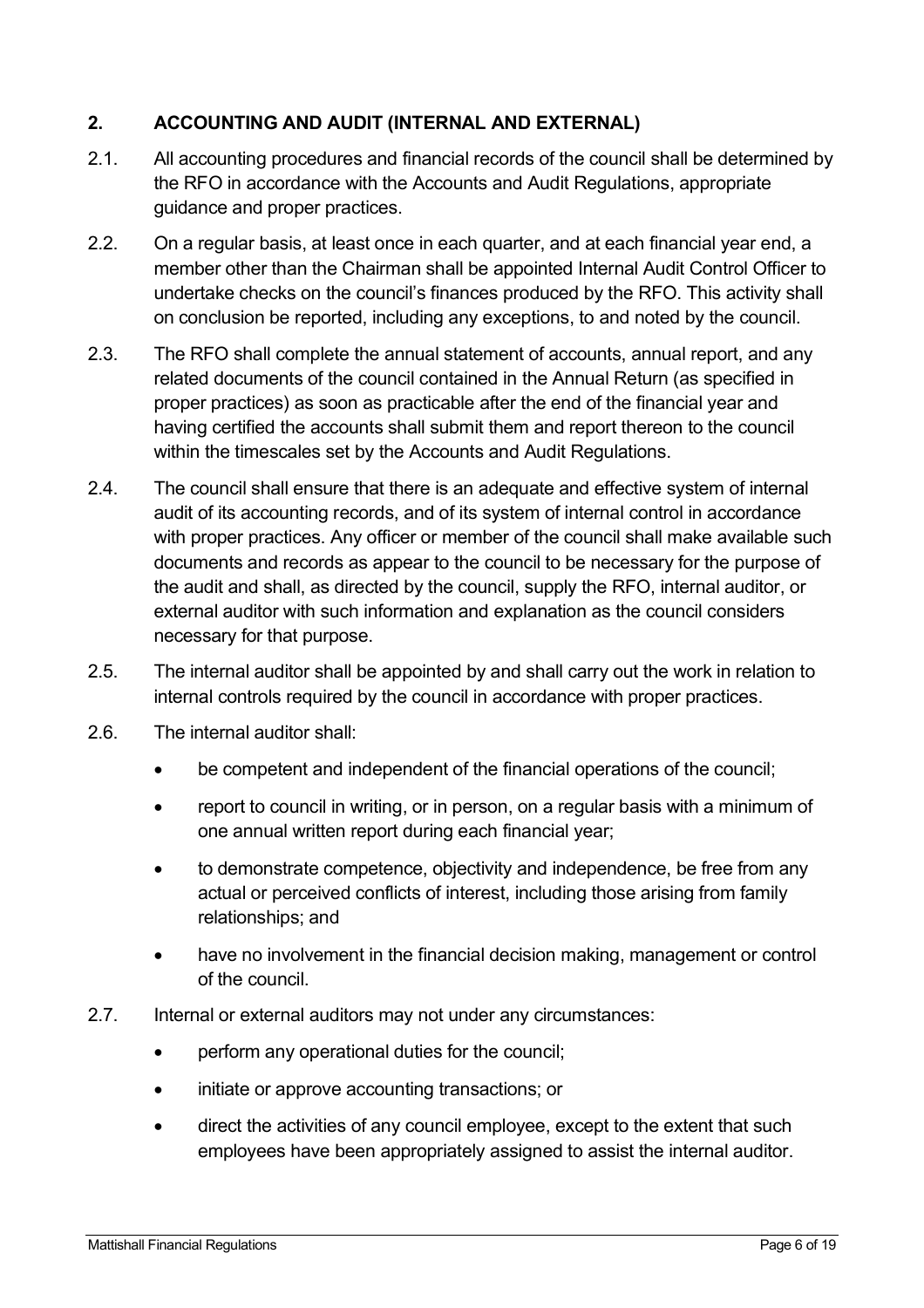- 2.8. For the avoidance of doubt, in relation to internal audit the terms 'independent' and 'independence' shall have the same meaning as is described in proper practices.
- 2.9. The RFO shall make arrangements for the exercise of electors' rights in relation to the accounts including the opportunity to inspect the accounts, books, and vouchers and display or publish any notices and statements of account required by Audit Commission Act 1998, or any superseding legislation, and the Accounts and Audit Regulations.
- 2.10. The RFO shall, without undue delay, bring to the attention of all councillors any correspondence or report from internal or external auditors.

## **3. ANNUAL ESTIMATES (BUDGET) AND FORWARD PLANNING**

- 3.1. The RFO must each year, by no later than December, prepare detailed estimates of all receipts and payments including the use of reserves and all sources of funding for the following financial year in the form of a budget to be considered by the council.
- 3.2. The council shall consider annual budget proposals in relation to the council's one year forecast of revenue and capital receipts and payments including recommendations for the use of reserves and sources of funding and update the forecast accordingly.
- 3.3. The council shall fix the precept (council tax requirement), and relevant basic amount of council tax to be levied for the ensuing financial year not later than by the end of January each year. The RFO shall issue the precept to the billing authority and shall supply each member with a copy of the approved annual budget.
- 3.4. The approved annual budget shall form the basis of financial control for the ensuing year.

#### **4. BUDGETARY CONTROL AND AUTHORITY TO SPEND**

- 4.1. Expenditure on revenue items may be authorised up to the amounts included for that class of expenditure in the approved budget. This authority is to be determined by:
	- the council for all items over £300;
	- a duly delegated committee of the council for items over £300; or
	- the Clerk, in conjunction with Chairman of Council or Chairman of the appropriate committee, for any items below £300.

Such authority is to be evidenced by a minute or by an authorisation slip duly signed by the Clerk, and where necessary also by the appropriate Chairman.

Contracts may not be disaggregated to avoid controls imposed by these regulations.

4.2. No expenditure may be authorised that will exceed the amount provided in the revenue budget for that class of expenditure other than by resolution of the council,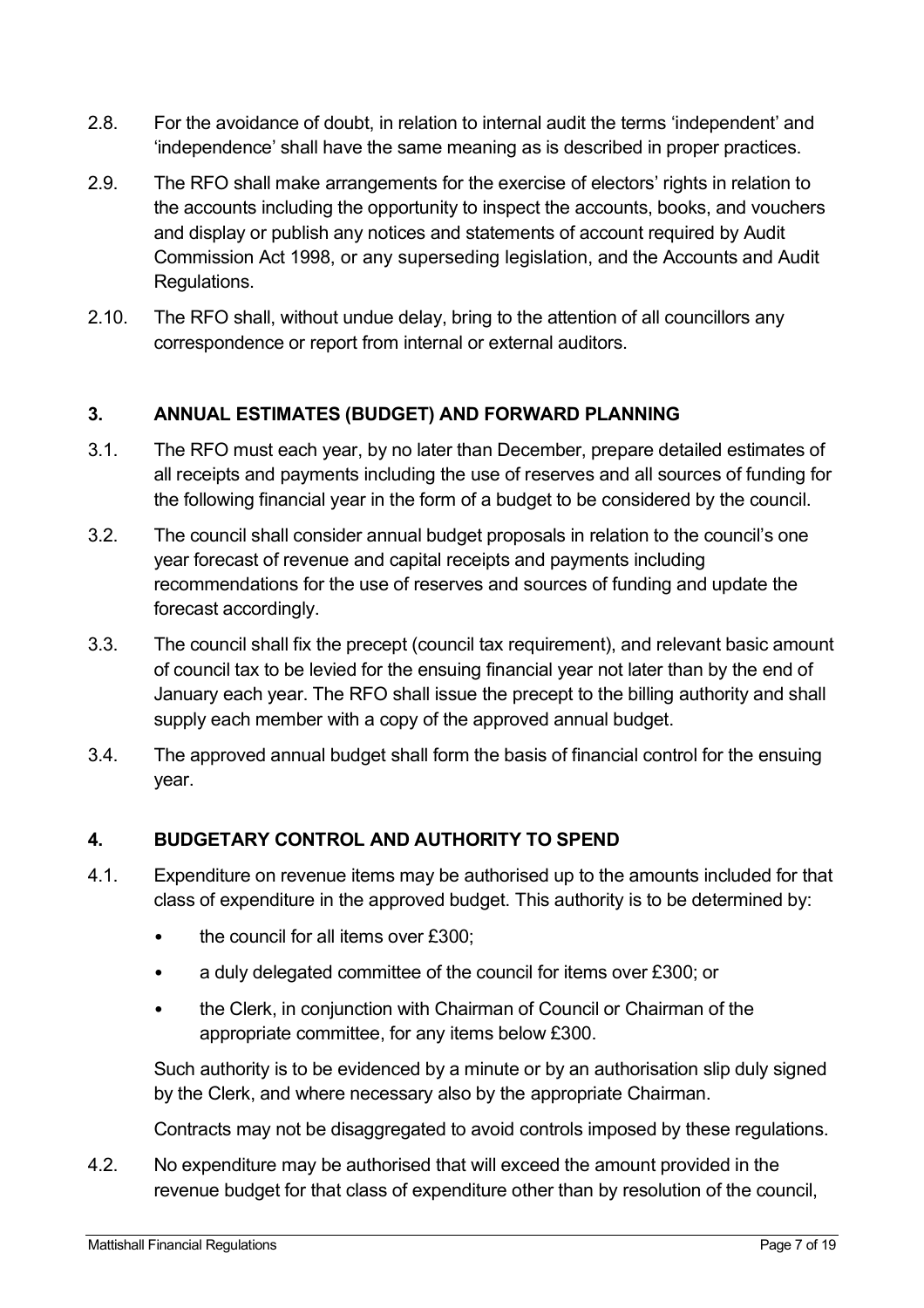or duly delegated committee. During the budget year and with the approval of council having considered fully the implications for public services, unspent and available amounts may be moved to other budget headings or to an earmarked reserve as appropriate ('virement').

- 4.3. Unspent provisions in the revenue or capital budgets for completed projects shall not be carried forward to a subsequent year.
- 4.4. The salary budgets are to be reviewed at least annually as part of preparation of the budget for the following financial year. The RFO will inform committees of the Council of any changes impacting on their budget requirement for the coming year in good time.
- 4.5. In cases of extreme risk to the delivery of council services, the Clerk may authorise revenue expenditure on behalf of the council which in the Clerk's judgement it is necessary to carry out. Such expenditure includes repair, replacement or other work, whether or not there is any budgetary provision for the expenditure, subject to a limit of £300. The Clerk shall report such action to the Chairman as soon as possible and to the council as soon as practicable thereafter.
- 4.6. No expenditure shall be authorised in relation to any capital project and no contract entered into or tender accepted involving capital expenditure unless the council is satisfied that the necessary funds are available and the requisite borrowing approval has been obtained.
- 4.7. All capital works shall be administered in accordance with the council's standing orders and financial regulations relating to contracts.
- 4.8. The RFO shall regularly provide the council with a statement of receipts and payments to date under each head of the budgets, comparing actual expenditure to the appropriate date against that planned as shown in the budget. These statements are to be prepared at least at the end of each financial quarter and shall show explanations of material variances. For this purpose 'material' shall be in excess of £100 or 15% of the budget.
- 4.9. Changes in earmarked reserves shall be approved by the council as part of the budgetary control process.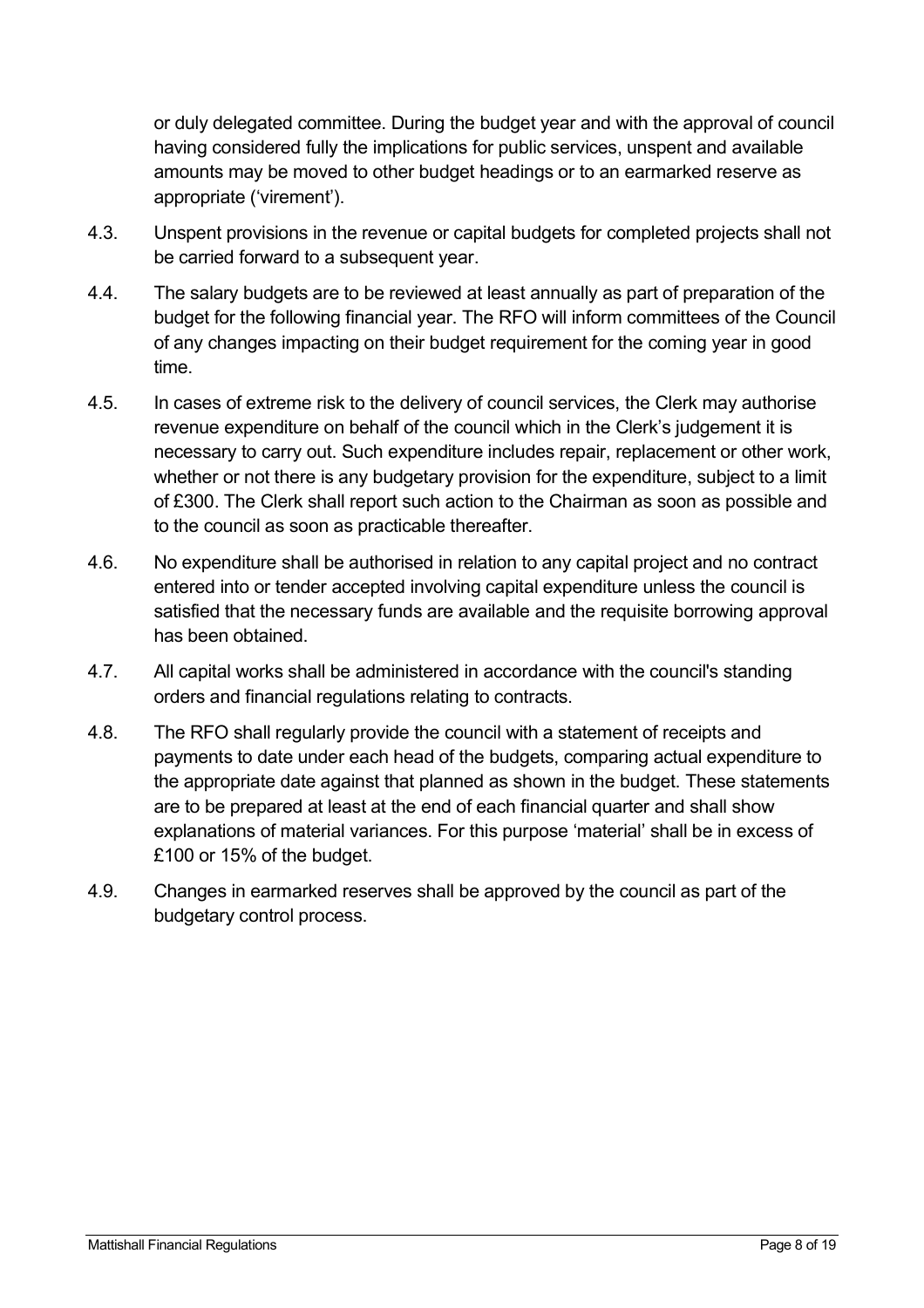## **5. BANKING ARRANGEMENTS AND AUTHORISATION OF PAYMENTS**

- 5.1. The council's banking arrangements, including the bank mandate, shall be made by the RFO and approved by the council; banking arrangements may not be delegated to a committee. They shall be regularly reviewed for safety and efficiency.
- 5.2. The RFO shall prepare a schedule of payments requiring authorisation, forming part of the agenda for the meeting and, together with the relevant invoices, present the schedule to council. The council shall review the schedule for compliance and, having satisfied itself shall authorise payment by a resolution of the council. The approved schedule shall be initialled by two signatories. A detailed list of all payments shall be disclosed within or as an attachment to the minutes of the meeting at which they were authorised. Personal payments (including salaries, wages, expenses and any payment made in relation to the termination of a contract of employment) may be summarised to remove public access to any personal information.
- 5.3. All invoices for payment shall be examined, verified and certified by the RFO to confirm that the work, goods or services to which each invoice relates has been received, carried out, examined and represents expenditure previously approved by the council.
- 5.4. The RFO shall examine invoices for arithmetical accuracy and analyse them to the appropriate expenditure heading. The RFO shall take all steps to pay all invoices submitted, and which are in order, at the next available council meeting.
- 5.5. The Clerk and RFO shall have delegated authority to authorise the payment of items only in the following circumstances:
	- a) If a payment is necessary to avoid a charge to interest under the Late Payment of Commercial Debts (Interest) Act 1998, and the due date for payment is before the next scheduled Meeting of council, where the Clerk and RFO certify that there is no dispute or other reason to delay payment, provided that a list of such payments shall be submitted to the next appropriate meeting of council [or finance committee];
	- b) An expenditure item authorised under 5.6 below (continuing contracts and obligations) provided that a list of such payments shall be submitted to the next appropriate meeting of council; or
	- c) fund transfers within the council's banking arrangements up to the sum of £10,000, provided that a list of such payments shall be submitted to the next appropriate meeting of council.
- 5.6. For each financial year the Clerk/RFO shall draw up a list of due payments which arise on a regular basis as the result of a continuing contract, statutory duty, or obligation (such as but not exclusively) Salaries, PAYE and NI, Superannuation Fund and regular maintenance contracts and the like for which council may authorise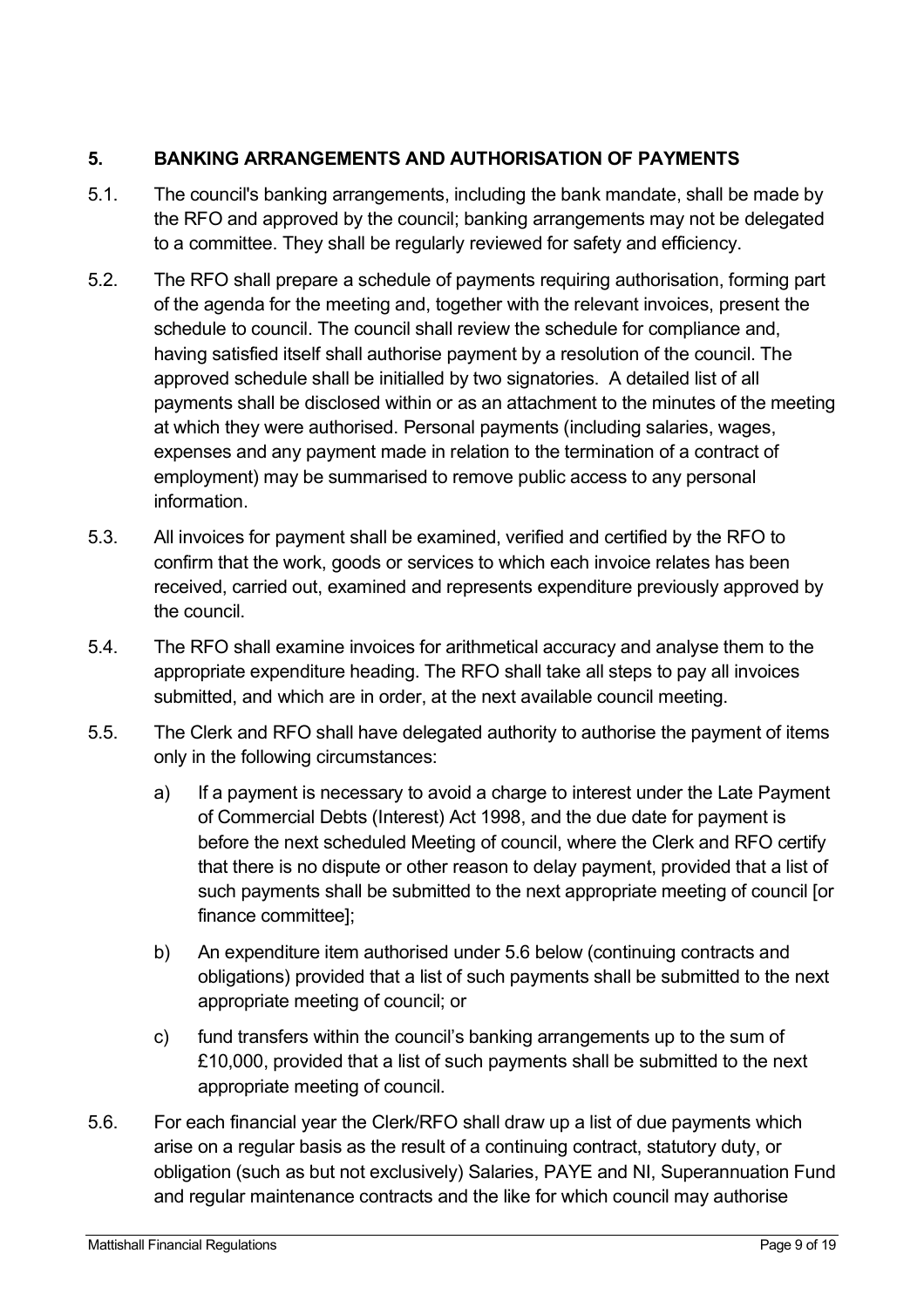payment for the year provided that the requirements of regulation 4.1 (Budgetary Controls) are adhered to, provided also that a list of such payments shall be submitted to the next appropriate meeting of council.

- 5.7. A record of regular payments made under 5.6 above shall be drawn up and be signed by two members on each and every occasion when payment is authorised thus controlling the risk of duplicated payments being authorised and / or made.
- 5.8. Members are subject to the Code of Conduct that has been adopted by the council and shall comply with the Code and Standing Orders when a decision to authorise or instruct payment is made in respect of a matter in which they have a disclosable pecuniary or other interest, unless a dispensation has been granted.
- 5.9. The council will aim to rotate the duties of members in these Regulations so that onerous duties are shared out as evenly as possible over time.
- 5.10. Any changes in the recorded details of suppliers, such as bank account records, shall be approved in writing by a Member.

## **6. INSTRUCTIONS FOR THE MAKING OF PAYMENTS**

- 6.1. The council will make safe and efficient arrangements for the making of its payments.
- 6.2. Following authorisation under Financial Regulation 5 above, the council, a duly delegated committee or, if so delegated, the Clerk or RFO shall give instruction that a payment shall be made.
- 6.3. All payments shall be effected by BACS, cheque or other instructions to the council's bankers, or otherwise, in accordance with a resolution of council.
- 6.4. BACS payments in accordance with the schedule as presented to council or committee shall be set up by the RFO and authorised by one signatory to release the payments. A member who is a bank signatory, having a connection by virtue of family or business relationships with the beneficiary of a payment, should not, under normal circumstances, be a signatory to the payment in question. Cheques drawn on the bank account in accordance with the schedule as presented to council or committee shall be signed by two members of the council in accordance with a resolution instructing that payment*.*
- 6.5. To indicate agreement of the payments to be authorised, two signatories shall initial and sign the payment list to indicate that they have checked the payments to be made and seen the invoices.
- 6.6. Cheques or orders for payment shall not normally be presented for signature other than at a council or committee meeting (including immediately before or after such a meeting). Any signatures obtained away from such meetings shall be reported to the council at the next convenient meeting.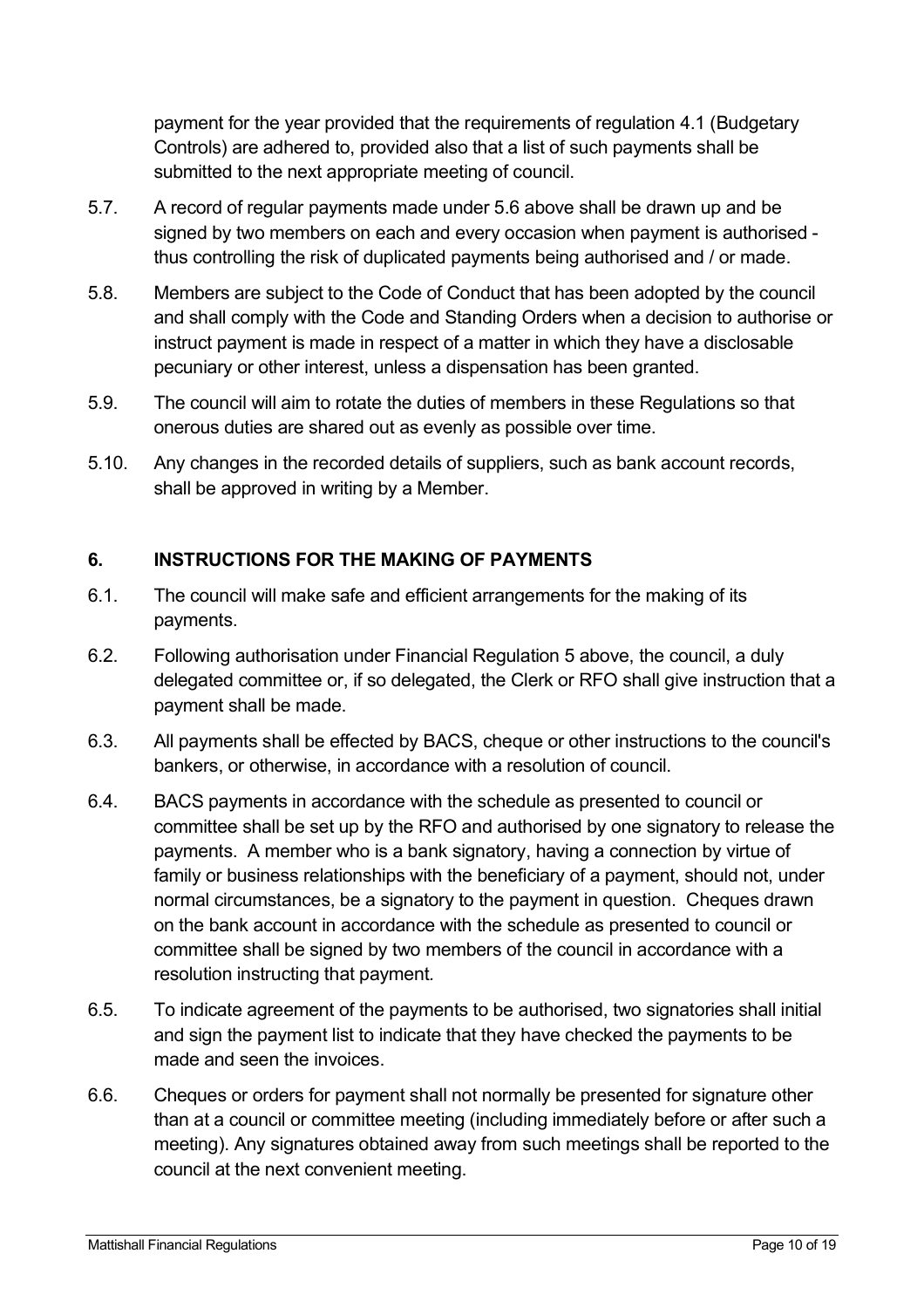- 6.7. If thought appropriate by the council, payment for utility supplies (energy, telephone and water) and any National Non-Domestic Rates may be made by variable direct debit provided that the instructions are signed by two members and any payments are reported to council as made.
- 6.8. If thought appropriate by the council, payment for certain items (principally salaries) may be made by banker's standing order provided that the instructions are signed, or otherwise evidenced by two members are retained and any payments are reported to council as made. The approval of the use of a banker's standing order shall be renewed by resolution of the council at least every two years.
- 6.9. If thought appropriate by the council, payment for certain items may be made by BACS or CHAPS methods provided that the instructions for each payment are signed, or otherwise evidenced, by two authorised bank signatories, are retained and any payments are reported to council as made.
- 6.10. If thought appropriate by the council payment for certain items may be made by internet banking transfer provided evidence is retained showing which members approved the payment. Payments may be set up using 'dual authorisation' (already approved at a council meeting), with the RFO setting up the payments and one signatory releasing the payments from the council's account.
- 6.11. Where a computer requires use of a personal identification number (PIN) or other password(s), for access to the council's records on that computer, a note shall be made of the PIN and Passwords and shall be handed to and retained by the Chairman of Council in a sealed dated envelope. This envelope may not be opened other than in the presence of two other councillors. After the envelope has been opened, in any circumstances, the PIN and / or passwords shall be changed as soon as practicable. The fact that the sealed envelope has been opened, in whatever circumstances, shall be reported to all members immediately and formally to the next available meeting of the council. This will not be required for a member's personal computer used only for remote authorisation of bank payments.
- 6.12. No employee or councillor shall disclose any PIN or password, relevant to the working of the council or its bank accounts, to any person not authorised in writing by the council or a duly delegated committee.
- 6.13. Regular back-up copies of the records on any computer shall be made and shall be stored securely away from the computer in question, and preferably off site.
- 6.14. The council, and any members using computers for the council's financial business, shall ensure that anti-virus, anti-spyware and firewall software with automatic updates, together with a high level of security, is used.
- 6.15. Where internet banking arrangements are made with any bank, the RFO shall be appointed as the Service Administrator. The bank mandate approved by the council shall identify a number of councillors who will be authorised to approve transactions on those accounts. The bank mandate will state clearly the amounts of payments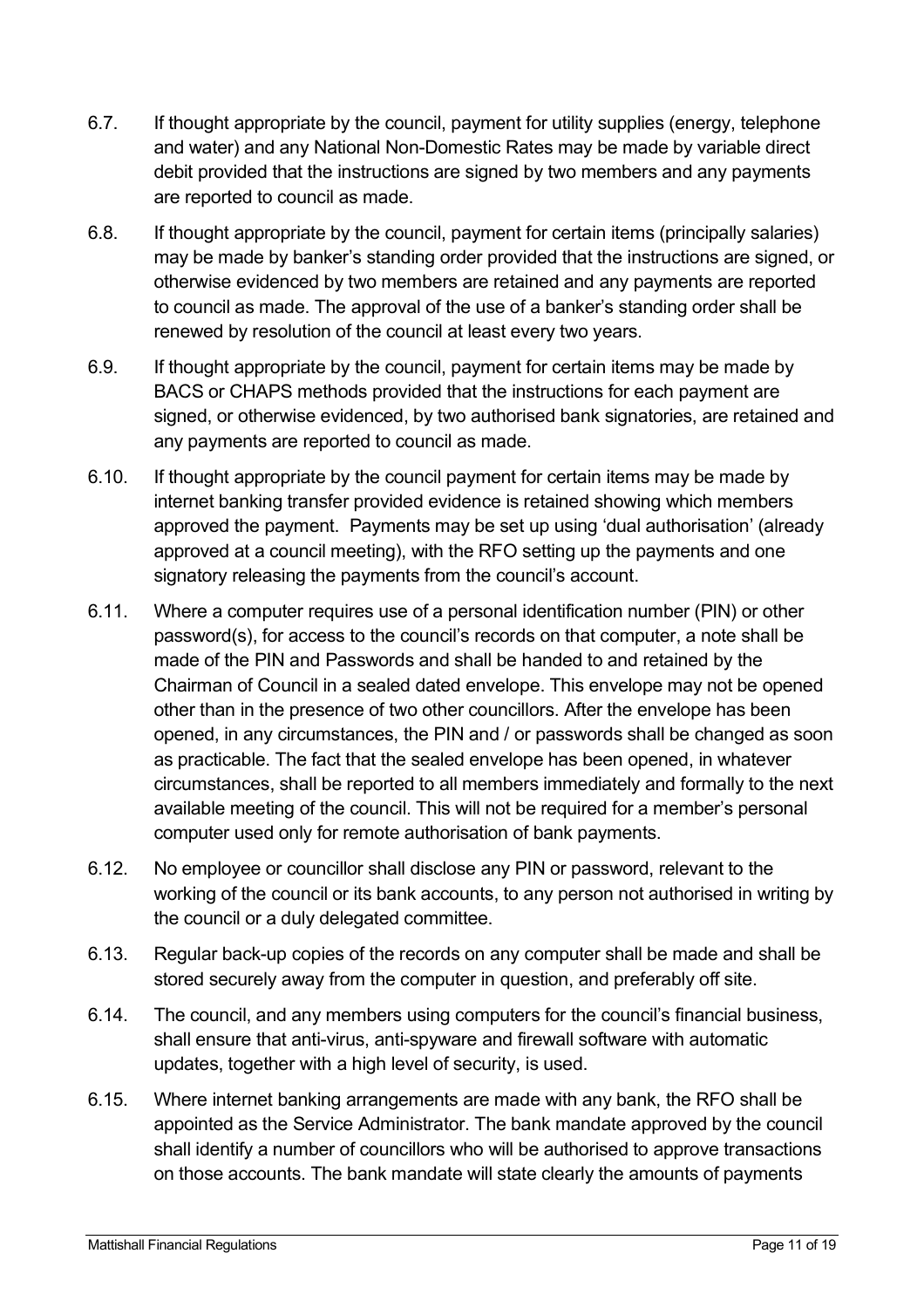that can be instructed by the use of the Service Administrator alone, or by the Service Administrator with a stated number of approvals.

- 6.16. Access to any internet banking accounts will be directly to the access page (which may be saved under "favourites"), and not through a search engine or e-mail link. Remembered or saved passwords facilities must not be used on any computer used for council banking work. Breach of this Regulation will be treated as a very serious matter under these regulations.
- 6.17. Changes to account details for suppliers, which are used for internet banking may only be changed on written hard copy notification by the supplier and supported by hard copy authority for change signed by the RFO and two members. A programme of regular checks of standing data with suppliers will be followed.
- 6.18. Any Debit Card issued for use will be specifically restricted to the RFO and will also be restricted to a single transaction maximum value of £300 unless authorised by council or finance committee in writing before any order is placed.
- 6.19. A pre-paid debit card may be issued to employees with varying limits. These limits will be set by the council. Transactions and purchases made will be reported to the council and authority for topping-up shall be at the discretion of the council.
- 6.20. Any corporate credit card or trade card account opened by the council will be specifically restricted to use by the RFO and shall be subject to automatic payment in full at each month-end. If members or staff use their own personal credit or debit card to purchase an item for the council they are not under any obligation to do so. The council will reimburse staff expenditure that has been pre-approved.
- 6.21. The council will not maintain any form of cash float. All cash received must be banked intact. Any payments made in cash by the RFO (for example for postage or minor stationery items) shall be refunded on a regular basis, at least quarterly.

## **7. PAYMENT OF SALARIES**

- 7.1. As an employer, the council shall make arrangements to meet fully the statutory requirements placed on all employers by PAYE and National Insurance legislation. The payment of all salaries shall be made in accordance with payroll records and the rules of PAYE and National Insurance currently operating, and salary rates shall be as agreed by council, or duly delegated committee.
- 7.2. Payment of salaries and payment of deductions from salary such as may be required to be made for tax, national insurance and pension contributions, or similar statutory or discretionary deductions must be made in accordance with the payroll records and on the appropriate dates stipulated in employment contracts, provided that each payment is reported to the next available council meeting, as set out in these regulations above.
- 7.3. No changes shall be made to any employee's pay, emoluments, or terms and conditions of employment without the prior consent of the Council.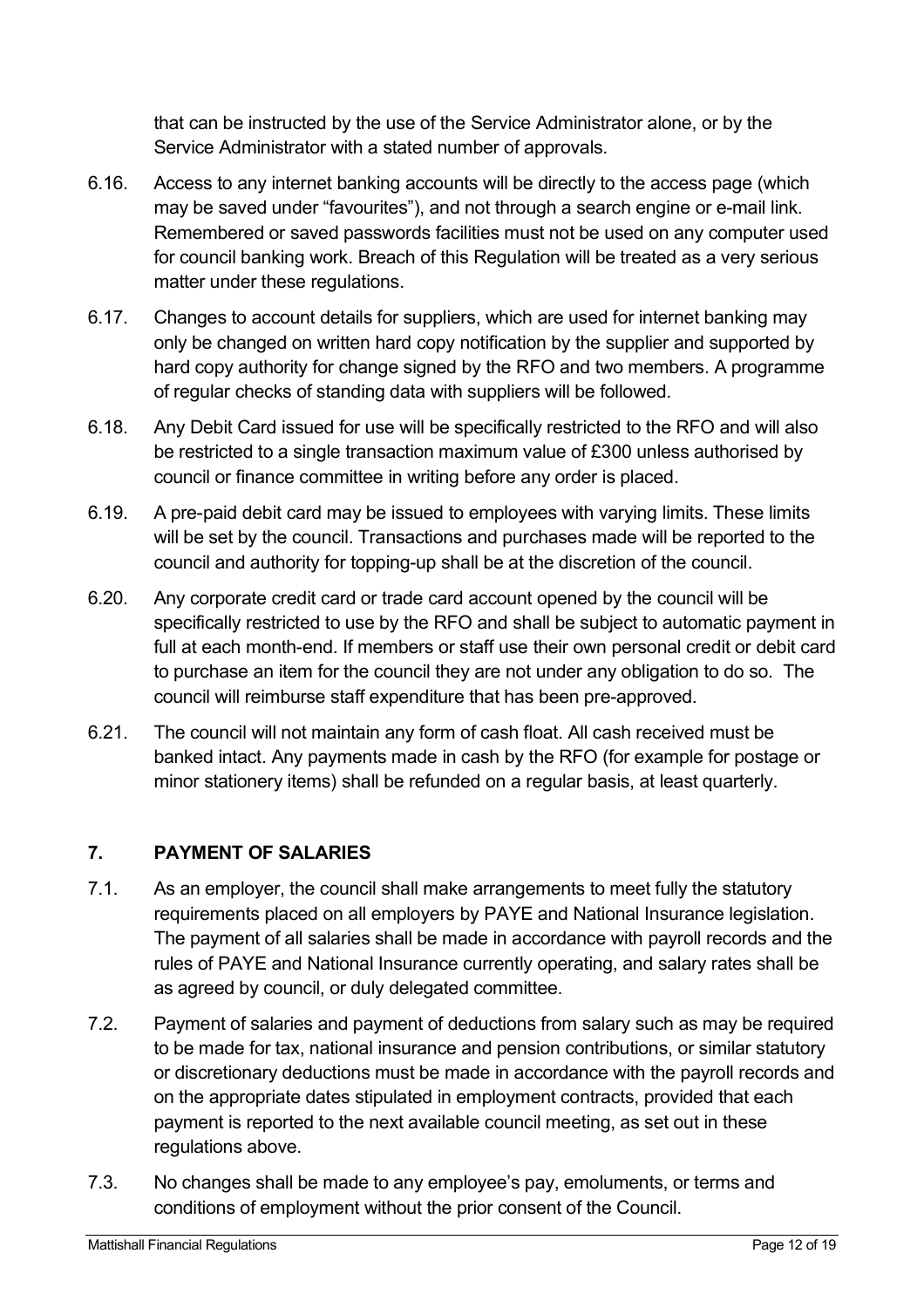- 7.4. Each and every payment to employees of net salary and to the appropriate creditor of the statutory and discretionary deductions shall be recorded in a separate confidential record (confidential cash book). This confidential record is not open to inspection or review (under the Freedom of Information Act 2000 or otherwise) other than:
	- a) by any councillor who can demonstrate a need to know;
	- b) by the internal auditor;
	- c) by the external auditor; or
	- d) by any person authorised under Audit Commission Act 1998, or any superseding legislation.
- 7.5. The total of such payments in each calendar month shall be reported with all other payments as made as may be required under these Financial Regulations, to ensure that only payments due for the period have actually been paid.
- 7.6. An effective system of personal performance management should be maintained for the senior officers.
- 7.7. Any termination payments shall be supported by a clear business case and reported to the council. Termination payments shall only be authorised by council.
- 7.8. Before employing interim staff the council must consider a full business case.

#### **8. LOANS AND INVESTMENTS**

- 8.1. All borrowings shall be effected in the name of the council, after obtaining any necessary borrowing approval. Any application for borrowing approval shall be approved by Council as to terms and purpose. The application for borrowing approval, and subsequent arrangements for the loan shall only be approved by full council.
- 8.2. Any financial arrangement which does not require formal borrowing approval from the Secretary of State/Welsh Assembly Government (such as Hire Purchase or Leasing of tangible assets) shall be subject to approval by the full council. In each case a report in writing shall be provided to council in respect of value for money for the proposed transaction.
- 8.3. The council will arrange with the council's banks and investment providers for the sending of a copy of each statement of account to the Chairman of the council at the same time as one is issued to the RFO.
- 8.4. All loans and investments shall be negotiated in the name of the council and shall be for a set period in accordance with council policy.
- 8.5. The council shall consider the need for an Investment Strategy and Policy which, if drawn up, shall be in accordance with relevant regulations, proper practices and guidance. Any Strategy and Policy shall be reviewed by the council at least annually.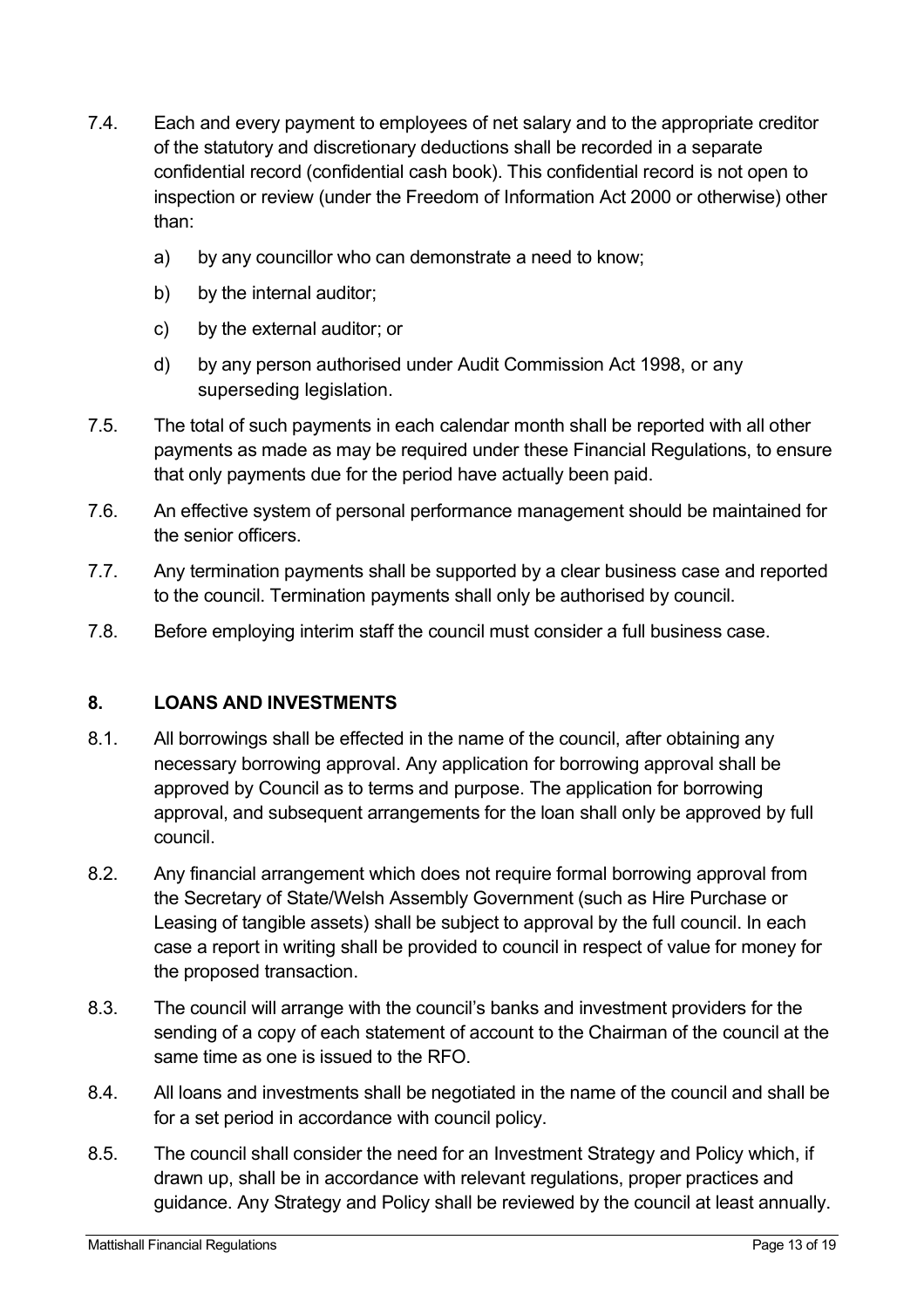- 8.6. All investments of money under the control of the council shall be in the name of the council.
- 8.7. All investment certificates and other documents relating thereto shall be retained in the custody of the RFO.
- 8.8. Payments in respect of short term or long term investments, including transfers between bank accounts held in the same bank, or branch, shall be made in accordance with Regulation 5 (Authorisation of payments) and Regulation 6 (Instructions for payments).

#### **9. INCOME**

- 9.1. The collection of all sums due to the council shall be the responsibility of and under the supervision of the RFO.
- 9.2. Particulars of all charges to be made for work done, services rendered or goods supplied shall be agreed annually by the council, notified to the RFO and the RFO shall be responsible for the collection of all accounts due to the council.
- 9.3. The council will review all fees and charges at least annually, following a report of the RFO.
- 9.4. Any sums found to be irrecoverable and any bad debts shall be reported to the council and shall be written off in the year.
- 9.5. All sums received on behalf of the council shall be banked intact as directed by the RFO. In all cases, all receipts shall be deposited with the council's bankers with such frequency as the RFO considers necessary.
- 9.6. The origin of each receipt shall be entered on the paying-in slip.
- 9.7. Personal cheques shall not be cashed out of money held on behalf of the council.
- 9.8. The RFO shall promptly complete any VAT Return that is required. Any repayment claim due in accordance with VAT Act 1994 section 33 shall be made at least annually coinciding with the financial year end.
- 9.9. Where any significant sums of cash are regularly received by the council, the RFO shall take such steps as are agreed by the council to ensure that more than one person is present when the cash is counted in the first instance, that there is a reconciliation to some form of control such as ticket issues, and that appropriate care is taken in the security and safety of individuals banking such cash.
- 9.10. Any income arising which is the property of a charitable trust shall be paid into a charitable bank account. Instructions for the payment of funds due from the charitable trust to the council (to meet expenditure already incurred by the authority) will be given by the Managing Trustees of the charity meeting separately from any council meeting (see also Regulation 16 below).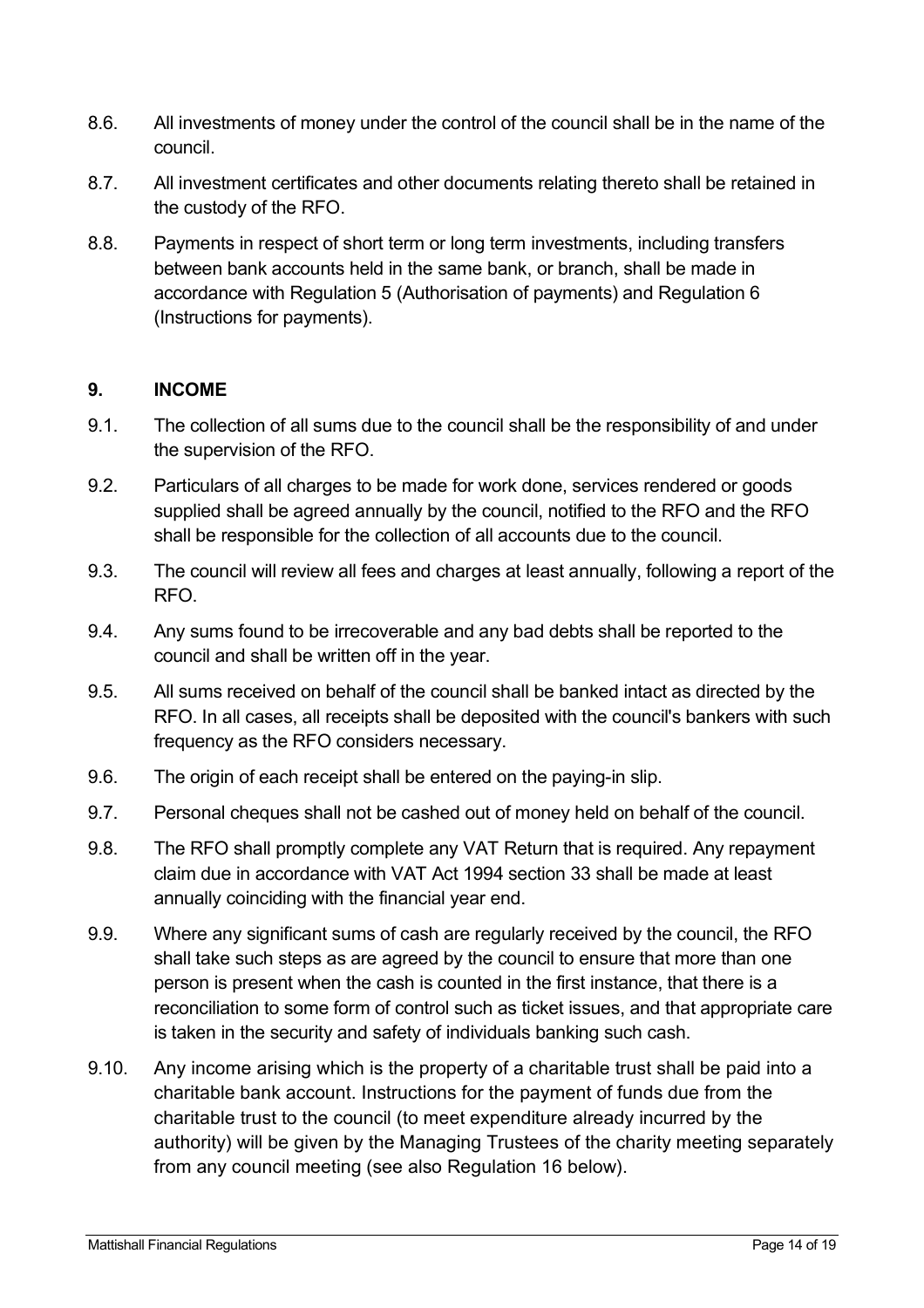#### **10. ORDERS FOR WORK, GOODS AND SERVICES**

- 10.1. An official order or letter shall be issued for all work, goods and services unless a formal contract is to be prepared or an official order would be inappropriate. Copies of orders shall be retained.
- 10.2. Order books shall be controlled by the RFO.
- 10.3. All members and officers are responsible for obtaining value for money at all times. An officer issuing an official order shall ensure as far as reasonable and practicable that the best available terms are obtained in respect of each transaction, usually by obtaining three or more quotations or estimates from appropriate suppliers, subject to any *de minimis* provisions in Regulation 11.1 below.
- 10.4. A member may not issue an official order or make any contract on behalf of the council.
- 10.5. The RFO shall verify the lawful nature of any proposed purchase before the issue of any order, and in the case of new or infrequent purchases or payments, the RFO shall ensure that the statutory authority shall be reported to the meeting at which the order is approved so that the minutes can record the power being used.

#### **11. CONTRACTS**

- 11.1. Procedures as to contracts are laid down as follows:
	- a. Every contract shall comply with these financial regulations, and no exceptions shall be made otherwise than in an emergency provided that this regulation need not apply to contracts which relate to items (i) to (vi) below:
		- i. for the supply of gas, electricity, water, sewerage and telephone services;
		- ii. for specialist services such as are provided by solicitors, accountants, surveyors and planning consultants;
		- iii. for work to be executed or goods or materials to be supplied which consist of repairs to or parts for existing machinery or equipment or plant;
		- iv. for work to be executed or goods or materials to be supplied which constitute an extension of an existing contract by the council;
		- v. for additional audit work of the external auditor up to an estimated value of £500 (in excess of this sum the Clerk and RFO shall act after consultation with the Chairman and Vice Chairman of council); and
		- vi. for goods or materials proposed to be purchased which are proprietary articles and / or are only sold at a fixed price.
	- b. Where the council intends to procure or award a public supply contract, public service contract or public works contract as defined by The Public Contracts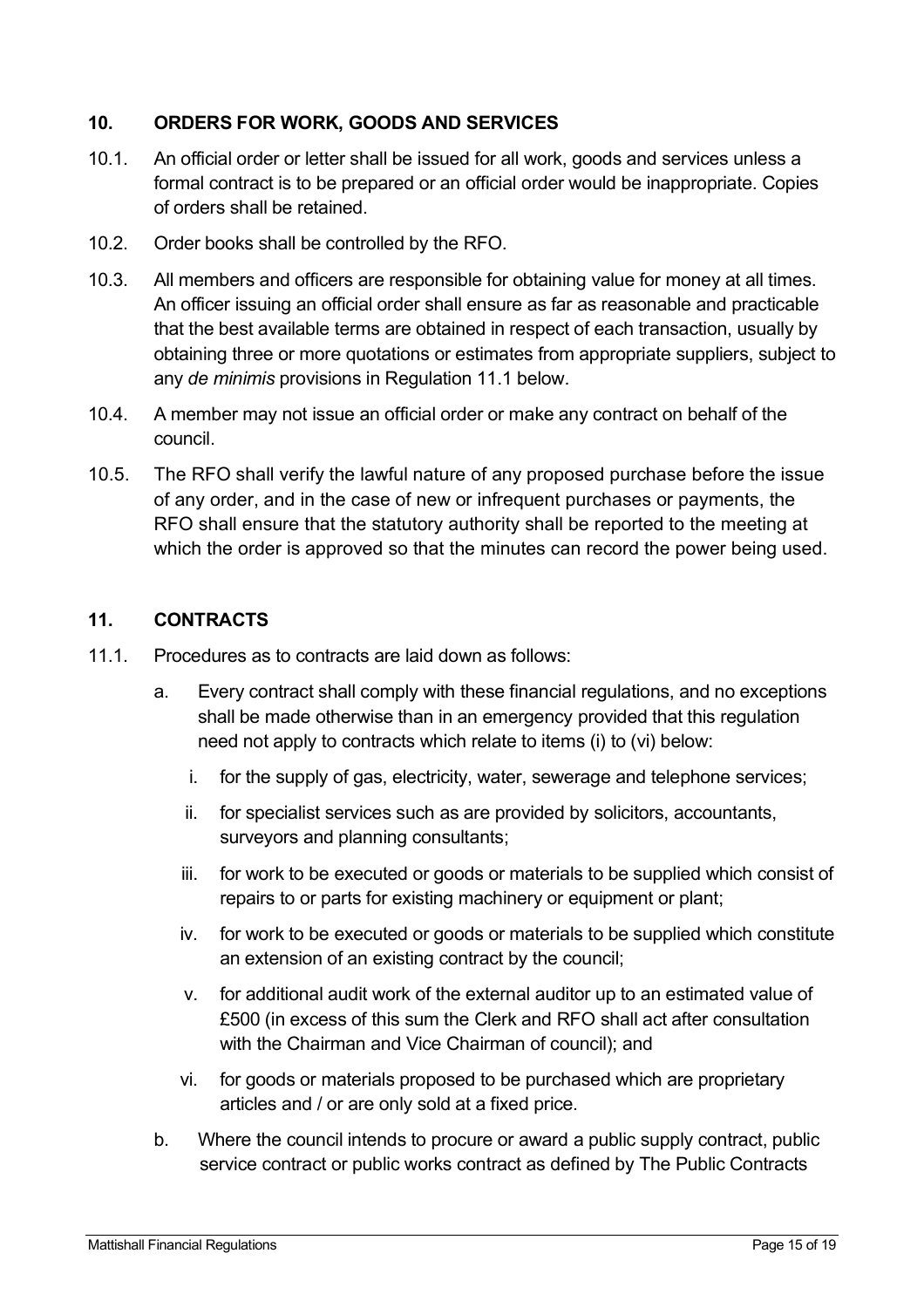Regulations 2015 ("the Regulations") which is valued at £25,000 or more, the council shall comply with the relevant requirements of the Regulations2.

- c. The full requirements of The Regulations, as applicable, shall be followed in respect of the tendering and award of a public supply contract, public service contract or public works contract which exceed thresholds in The Regulations set by the Public Contracts Directive 2014/24/EU (which may change from time to time $)^3$ .
- d. When applications are made to waive financial regulations relating to contracts to enable a price to be negotiated without competition the reason shall be embodied in a recommendation to the council.
- e. Such invitation to tender shall state the general nature of the intended contract and the Clerk shall obtain the necessary technical assistance to prepare a specification in appropriate cases. The invitation shall in addition state that tenders must be addressed to the Clerk in the ordinary course of post. Each tendering firm shall be supplied with a specifically marked envelope in which the tender is to be sealed and remain sealed until the prescribed date for opening tenders for that contract.
- f. All sealed tenders shall be opened at the same time on the prescribed date by the Clerk in the presence of at least one member of council.
- g. Any invitation to tender issued under this regulation shall be subject to Standing Orders and shall refer to the terms of the Bribery Act 2010.
- h. When it is to enter into a contract of less than £25,000 in value for the supply of goods or materials or for the execution of works or specialist services other than such goods, materials, works or specialist services as are excepted as set out in paragraph (a) the Clerk or RFO shall obtain 3 quotations (priced descriptions of the proposed supply); where the value is below £3,000 and above £300 the Clerk or RFO shall strive to obtain 3 estimates. Otherwise, Regulation 10.3 above shall apply.
	- i. The council shall not be obliged to accept the lowest or any tender, quote or estimate.
	- j. Should it occur that the council, or duly delegated committee, does not accept any tender, quote or estimate, the work is not allocated and the council requires further pricing, provided that the specification does not change, no person shall be permitted to submit a later tender, estimate or quote who was present when the original decision making process was being undertaken.

 $2$  The Regulations require councils to use the Contracts Finder website to advertise contract opportunities, set out the procedures to be followed in awarding new contracts and to publicise the award of new contracts <sup>3</sup> Thresholds currently applicable are:

a. For public supply and public service contracts 209,000 Euros (£164,176)

b. For public works contracts 5,225,000 Euros (£4,104,394)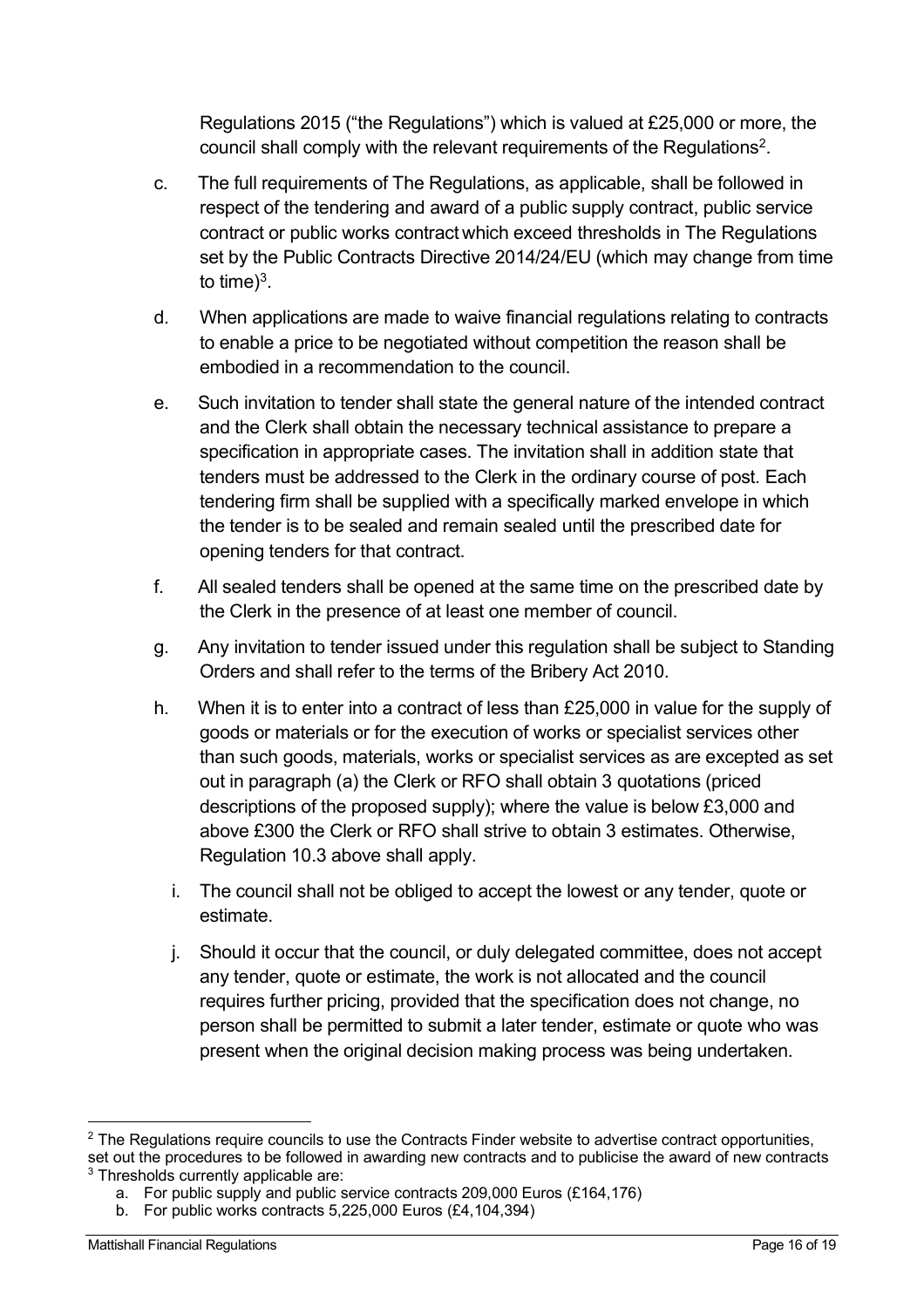## **12. PAYMENTS UNDER CONTRACTS FOR BUILDING OR OTHER CONSTRUCTION WORKS (PUBLIC WORKS CONTRACTS)**

- 12.1. Payments on account of the contract sum shall be made within the time specified in the contract by the RFO upon authorised certificates of the architect or other consultants engaged to supervise the contract (subject to any percentage withholding as may be agreed in the particular contract).
- 12.2. Where contracts provide for payment by instalments the RFO shall maintain a record of all such payments. In any case where it is estimated that the total cost of work carried out under a contract, excluding agreed variations, will exceed the contract sum of 5% or more a report shall be submitted to the council.
- 12.3. Any variation to a contract or addition to or omission from a contract must be approved by the council and Clerk to the contractor in writing, the council being informed where the final cost is likely to exceed the financial provision.

## **13. STORES AND EQUIPMENT**

- 13.1. The officer in charge of each section shall be responsible for the care and custody of stores and equipment in that section.
- 13.2. Delivery notes shall be obtained in respect of all goods received into store or otherwise delivered and goods must be checked as to order and quality at the time delivery is made.
- 13.3. Stocks shall be kept at the minimum levels consistent with operational requirements.
- 13.4. The RFO shall be responsible for periodic checks of stocks and stores at least annually.

#### **14. ASSETS, PROPERTIES AND ESTATES**

- 14.1. The RFO shall make appropriate arrangements for the custody of all title deeds and Land Registry Certificates of properties held by the council. The RFO shall ensure a record is maintained of all properties held by the council, recording the location, extent, plan, reference, purchase details, nature of the interest, tenancies granted, rents payable and purpose for which held in accordance with Accounts and Audit Regulations.
- 14.2. No tangible moveable property shall be purchased or otherwise acquired, sold, leased or otherwise disposed of, without the authority of the council, together with any other consents required by law, save where the estimated value of any one item of tangible movable property does not exceed £250.
- 14.3. No real property (interests in land) shall be sold, leased or otherwise disposed of without the authority of the council, together with any other consents required by law.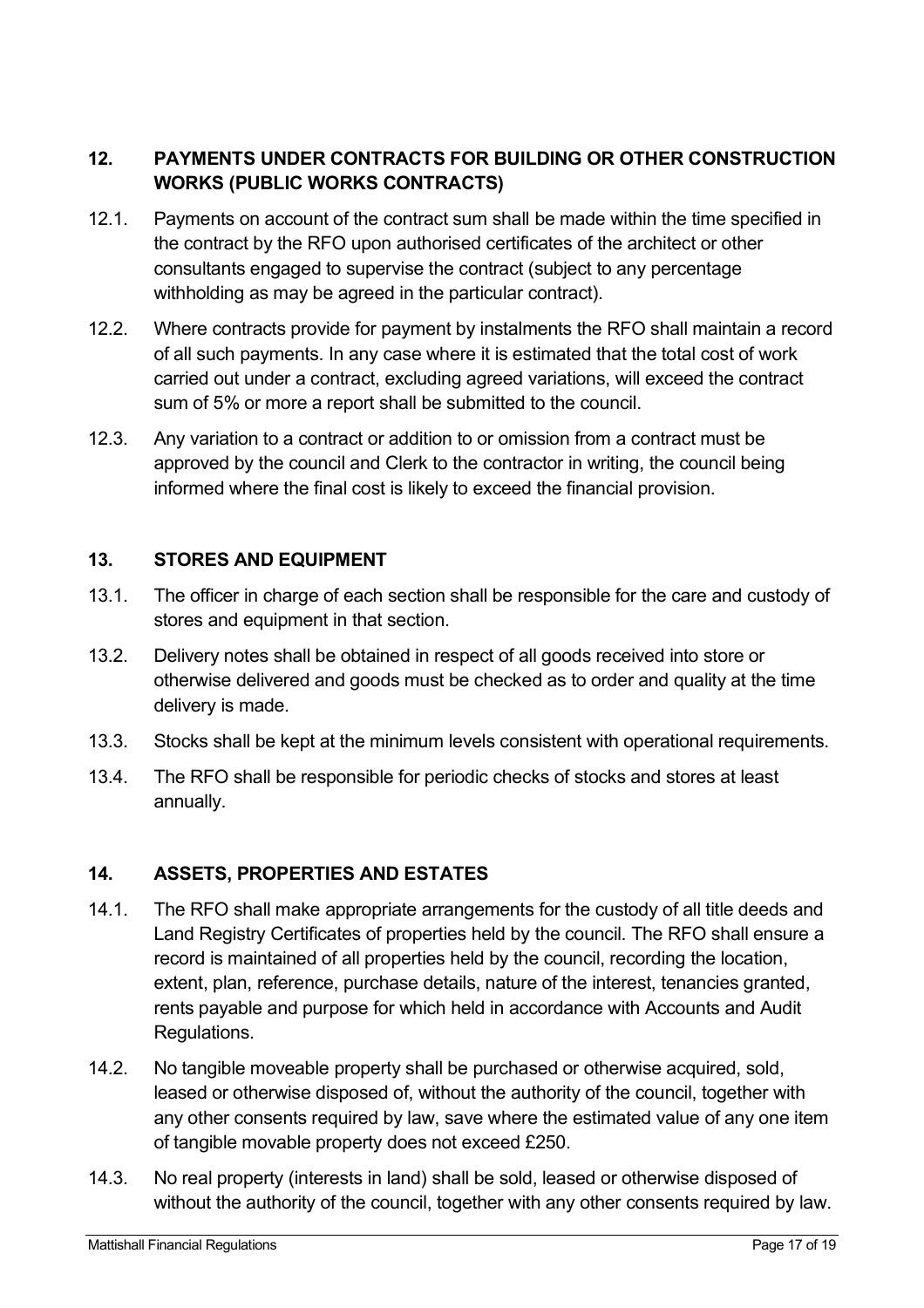In each case a report in writing shall be provided to council in respect of valuation and surveyed condition of the property (including matters such as planning permissions and covenants) together with a proper business case (including an adequate level of consultation with the electorate).

- 14.4. No real property (interests in land) shall be purchased or acquired without the authority of the full council. In each case a report in writing shall be provided to council in respect of valuation and surveyed condition of the property (including matters such as planning permissions and covenants) together with a proper business case (including an adequate level of consultation with the electorate).
- 14.5. Subject only to the limit set in Regulation 14.2 above, no tangible moveable property shall be purchased or acquired without the authority of the full council. In each case a report in writing shall be provided to council with a full business case.
- 14.6. The RFO shall ensure that an appropriate and accurate Register of Assets and Investments is kept up to date. The continued existence of tangible assets shown in the Register shall be verified at least annually, possibly in conjunction with a health and safety inspection of assets.

## **15. INSURANCE**

- 15.1. Following the annual risk assessment (per Regulation 17), the RFO shall effect all insurances and negotiate all claims on the council's insurers.
- 15.2. The RFO shall give prompt notification to the council of all new risks, properties or vehicles which require to be insured and of any alterations affecting existing insurances.
- 15.3. The RFO shall keep a record of all insurances effected by the council and the property and risks covered thereby and annually review it.
- 15.4. The RFO shall be notified of any loss liability or damage or of any event likely to lead to a claim, and shall report these to council at the next available meeting.
- 15.5. All appropriate members and employees of the council shall be included in a suitable form of security or fidelity guarantee insurance which shall cover the maximum risk exposure as determined annually by the council, or duly delegated committee.

## **16. CHARITIES**

16.1. Where the council is sole managing trustee of a charitable body the RFO shall ensure that separate accounts are kept of the funds held on charitable trusts and separate financial reports made in such form as shall be appropriate, in accordance with Charity Law and legislation, or as determined by the Charity Commission. The RFO shall arrange for any audit or independent examination as may be required by Charity Law or any Governing Document.